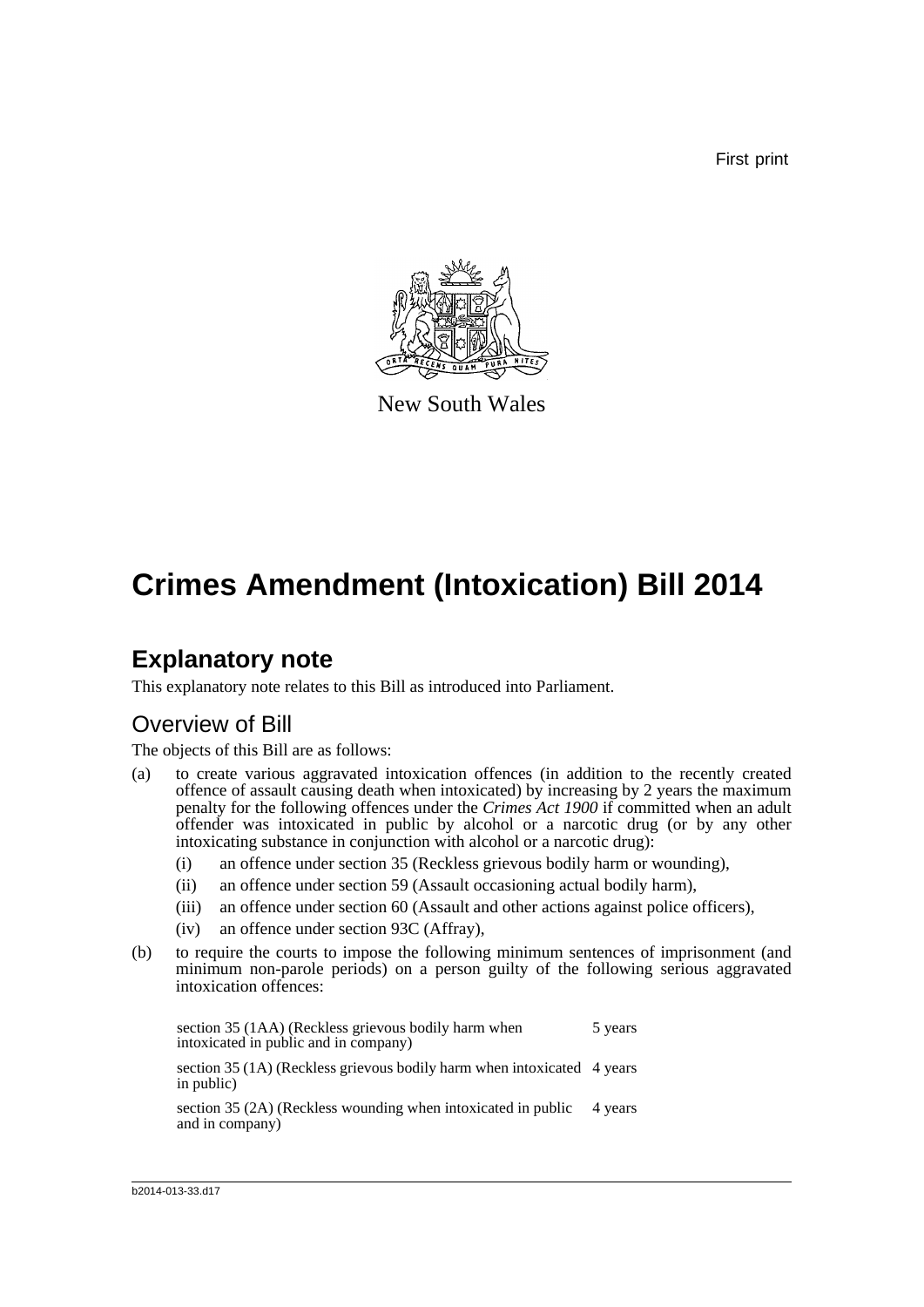section 35 (3A) (Reckless wounding when intoxicated in public) 3 years section 60 (3B) (Wounding or causing grievous bodily harm to police officers when intoxicated in public) 5 years section 60 (3C) (Wounding or causing grievous bodily harm to police officers during public disorder and when intoxicated in 5 years

public)

- (c) to amend the recently created offence of assault causing death when intoxicated to clarify the assaults to which it applies and to make consequential changes that reflect features of the other proposed aggravated intoxication offences created by this Bill,
- (d) to authorise a police officer to require a breath test or analysis, or require the provision of a blood or urine sample, after arresting an offender for any aggravated intoxication offence to confirm or disprove that the offender was intoxicated (by extending provisions that were recently enacted in relation to assaults causing death when intoxicated) and to amend those provisions by:
	- (i) authorising a police officer to require the provision of a blood or urine sample within 12 hours (instead of 4 hours) after the alleged offence, and
	- (ii) making it an offence to consume or take alcohol or a narcotic drug within 12 hours after assaulting a person in order to alter the presence or concentration of the intoxicating substance in the person's breath, blood or urine and thereby avoid prosecution for an aggravated intoxication offence,
- (e) to make other consequential or related amendments.

## Outline of provisions

**Clause 1** sets out the name (also called the short title) of the proposed Act.

**Clause 2** provides for the commencement of the proposed Act on a day or days to be appointed by proclamation.

## **Schedule 1 Amendment of Crimes Act 1900 No 40**

**Schedule 1 [11]–[31]** amend the Act to create the aggravated intoxication offences referred to in paragraph (a) of the Overview, and to make consequential changes.

**Schedule 1 [2]** inserts proposed section 8A into the Act in relation to offenders intoxicated in public for the purposes of aggravated intoxication offences. The proposed section provides, in particular, that:

- (a) an offender is intoxicated if the offender's speech, balance, co-ordination or behaviour is noticeably affected as the result of the consumption or taking of alcohol or a narcotic drug (or of any other intoxicating substance in conjunction with alcohol or a narcotic drug), or if the offender has 0.15 or more grams of alcohol in the offender's breath or blood, and
- (b) an offender is intoxicated in public if the offender is intoxicated while in or in the vicinity of a public place, including any premises or land open to the public, any licensed premises, any premises or land regularly used by a local community for consuming or taking alcohol or narcotic drugs, premises declared under the *Restricted Premises Act 1943* and any premises or land occupied by a criminal group, and
- (c) a person has a defence if the intoxication was not self-induced, and
- (d) evidence may be given of the presence and concentration of any alcohol, drug or other intoxicating substance in the offender's breath, blood or urine as determined by an analysis carried out under the *Law Enforcement (Powers and Responsibilities) Act 2002*, and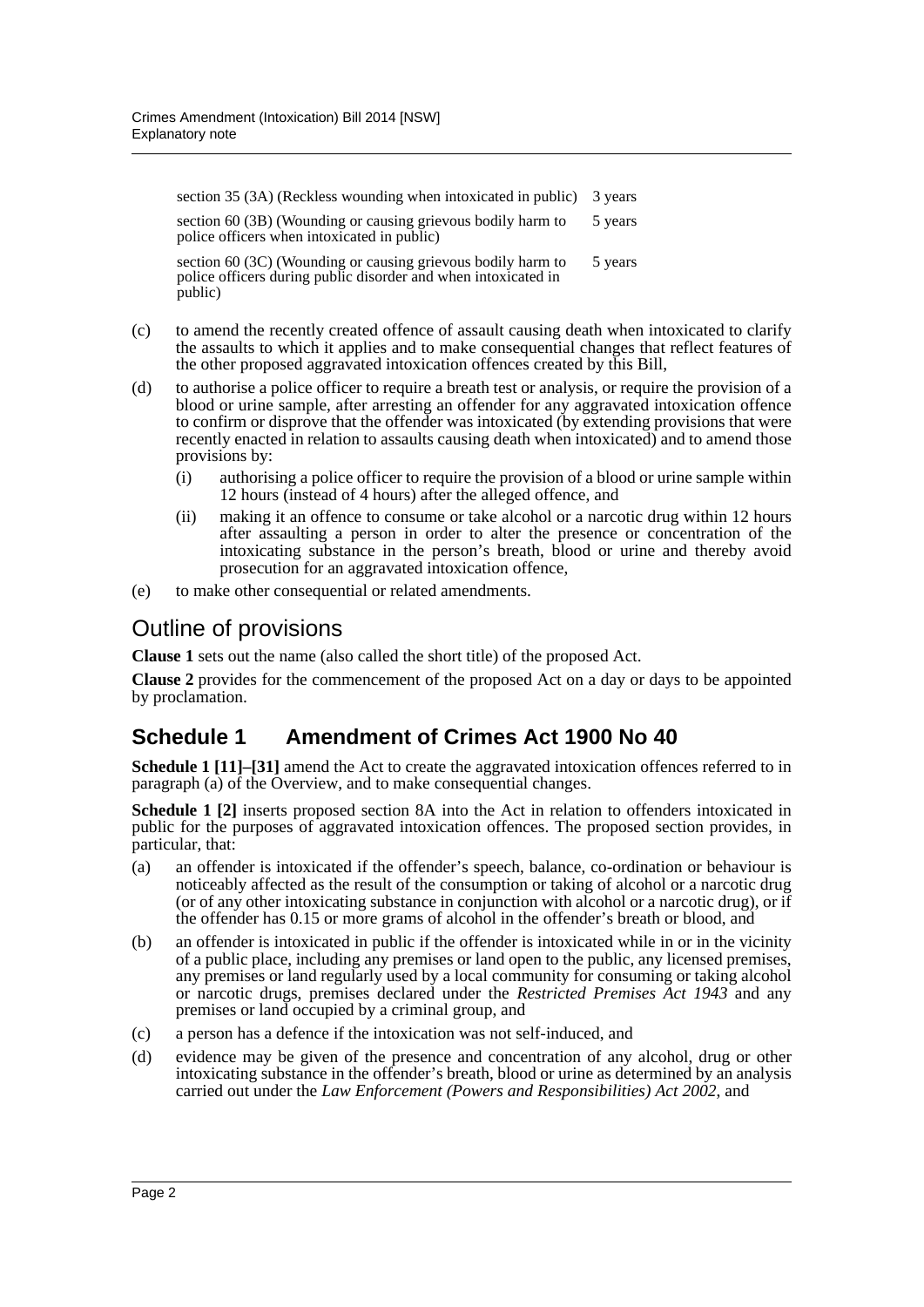- (e) an offender who records a concentration of alcohol or a narcotic drug in the person's blood within 6 hours after the alleged offence is taken to have at least that concentration of alcohol or drug in the offender's blood at the time of the alleged offence, and
- (f) an offender is presumed to be intoxicated at the time of an alleged offence if the offender refuses or fails to provide a blood sample for analysis.

**Schedule 1 [1]** omits the definition of *intoxication* by reference to Part 11A of the Act as a consequence of the special definition of *intoxication* inserted in proposed section 8A.

**Schedule 1 [2]** inserts proposed section 8B into the Act to specify the minimum sentences of imprisonment (and non-parole periods) for adult offenders when tried on indictment as referred to in paragraph (b) of the Overview. The minimum sentences (and non-parole periods) do not apply to an offender who has a significant cognitive impairment. **Schedule 1 [10]** omits section 25B (which provided a minimum sentence for the recently created offence of assault causing death when intoxicated under section 25A) as a result of that minimum sentence being transferred to proposed section 8B.

**Schedule 1 [3]–[9]** amend section 25A of the Act as referred to in paragraph (c) of the Overview.

**Schedule 1 [32]** amends Schedule 11 to the Act to extend the review of the operation of sections 25A and 25B in relation to assaults causing death when intoxicated to all the proposed aggravated intoxication offences.

### **Schedule 2 Amendment of Law Enforcement (Powers and Responsibilities) Act 2002 No 103**

**Schedule 2 [1]–[8]** amend Division 4 of Part 10 of the Act to confer on police officers the breath testing and analysis powers and the blood and urine sampling powers referred to in paragraph (d) of the Overview relating to the proposed aggravated intoxication offences.

**Schedule 2 [9]** amends that Division 4 to create the offence referred to in paragraph (d) of the Overview relating to persons consuming or taking alcohol or drugs after an assault in order to alter the presence or concentration of alcohol or a narcotic drug in the person's breath, blood or urine.

### **Schedule 3 Consequential amendment of other Acts**

**Schedule 3.1** amends the *Crimes (Sentencing Procedure) Act 1999* to prescribe a standard non-parole period of 5 years for an offence under section 60 (3A) of the *Crimes Act 1900* (wounding or inflicting grievous bodily harm on police officer during public disorder)—the same period proposed as the minimum sentence (and non-parole period) under the amendments made by Schedule 1 to the proposed Act for the aggravated intoxicated form of that offence. This will provide a consistent approach for offences with a standard non-parole period that are to have an aggravated intoxicated form of the offence with a minimum sentence (and non-parole period).

**Schedule 3.2** amends the *Criminal Procedure Act 1986* to enable any of the proposed aggravated intoxication offences that do not carry a minimum sentence to be disposed of summarily with the election (as appropriate) of the prosecution or accused.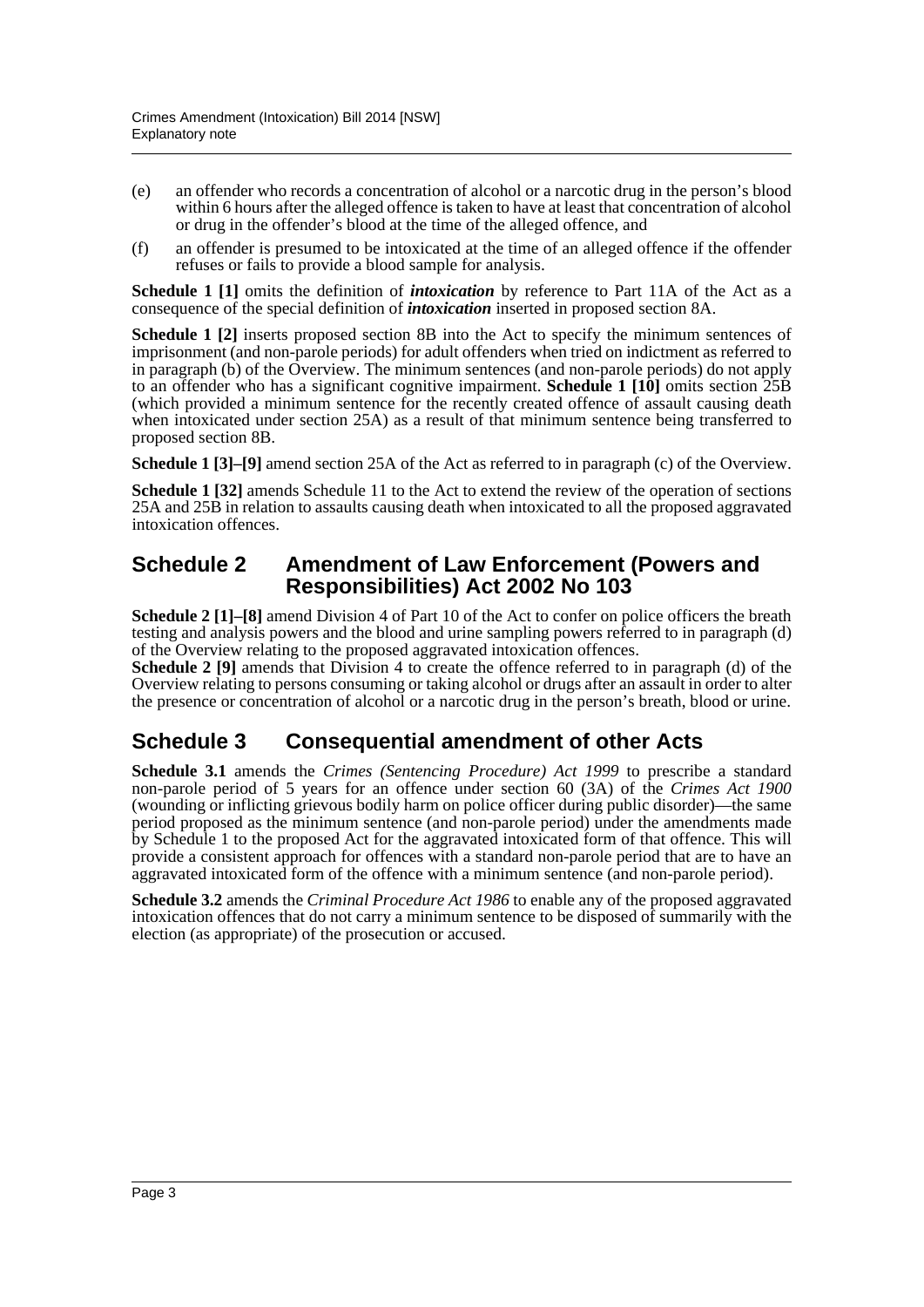First print

Page



New South Wales

# **Crimes Amendment (Intoxication) Bill 2014**

## **Contents**

|            | Name of Act                                                                   | 2             |
|------------|-------------------------------------------------------------------------------|---------------|
| 2          | Commencement                                                                  | $\mathcal{P}$ |
| Schedule 1 | Amendment of Crimes Act 1900 No 40                                            | 3             |
| Schedule 2 | Amendment of Law Enforcement (Powers and Responsibilities)<br>Act 2002 No 103 | 11            |
| Schedule 3 | Consequential amendment of other Acts                                         | 13            |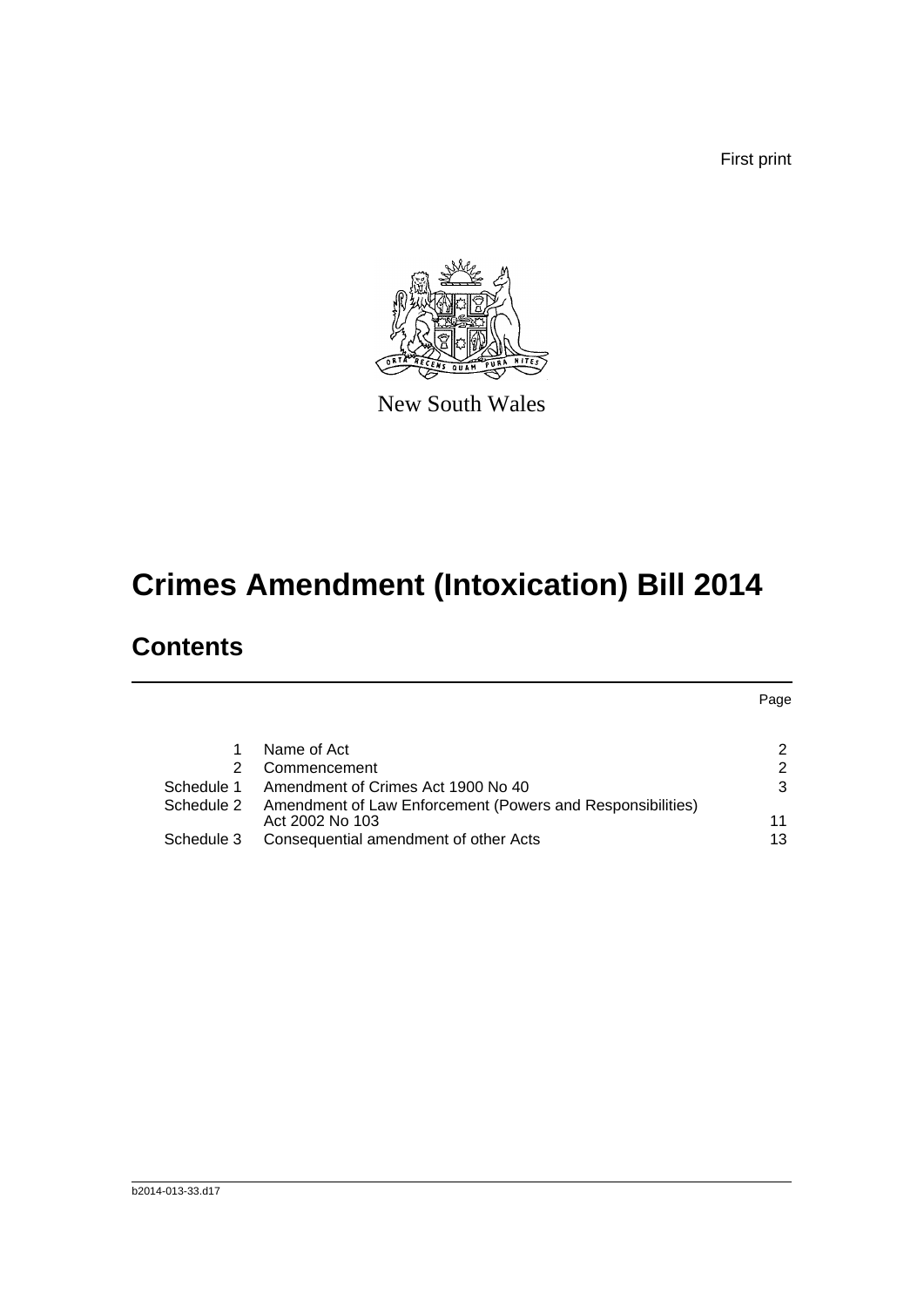

New South Wales

# **Crimes Amendment (Intoxication) Bill 2014**

No , 2014

### **A Bill for**

An Act to amend the *Crimes Act 1900* with respect to the imposition of increased maximum sentences, and the imposition of minimum sentences, for certain offences committed when the offender was intoxicated in public; and for other purposes.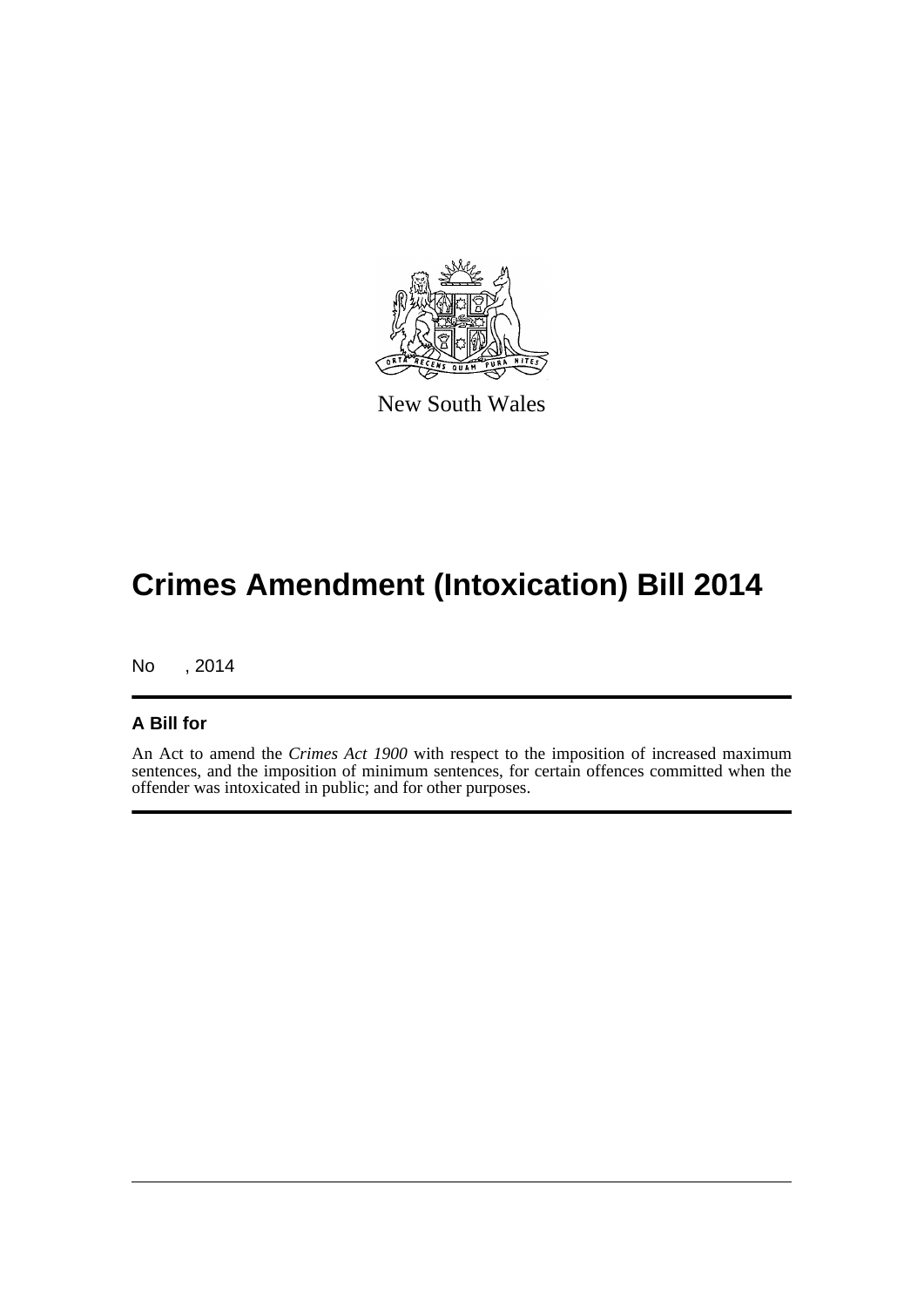<span id="page-5-1"></span><span id="page-5-0"></span>

| The Legislature of New South Wales enacts: |                                                                      |               |
|--------------------------------------------|----------------------------------------------------------------------|---------------|
|                                            | Name of Act                                                          | $\mathcal{P}$ |
|                                            | This Act is the Crimes Amendment (Intoxication) Act 2014.            | 3             |
|                                            | <b>Commencement</b>                                                  | 4             |
|                                            | This Act commences on a day or days to be appointed by proclamation. | 5             |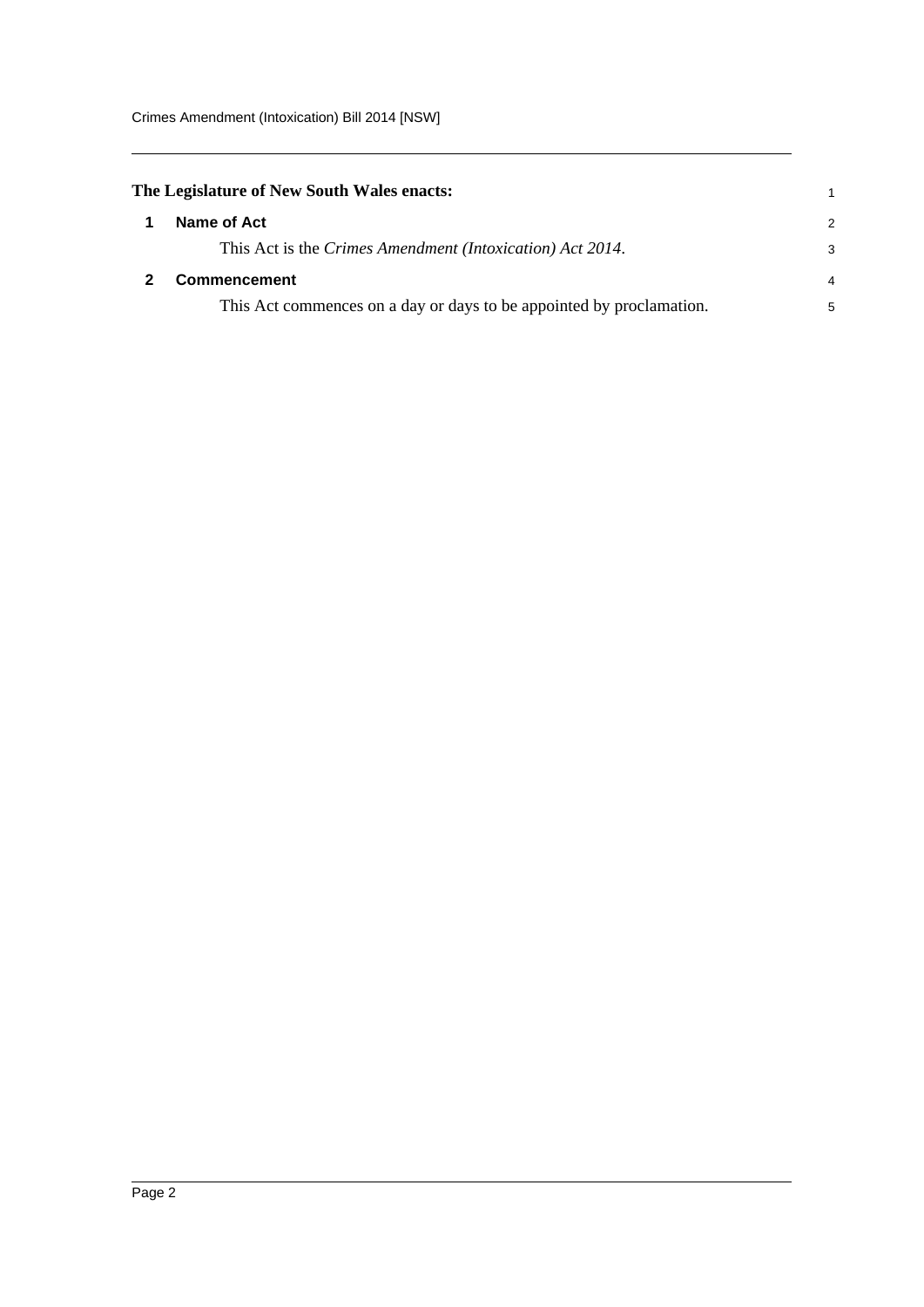<span id="page-6-0"></span>

|     | <b>Schedule 1</b> |                           |     | <b>Amendment of Crimes Act 1900 No 40</b>                                                                                                                                                                                                                                                                                      | 1                          |
|-----|-------------------|---------------------------|-----|--------------------------------------------------------------------------------------------------------------------------------------------------------------------------------------------------------------------------------------------------------------------------------------------------------------------------------|----------------------------|
| [1] |                   |                           |     | Section 4 (1) Definition of "Intoxication"                                                                                                                                                                                                                                                                                     | 2                          |
|     |                   | Omit the definition.      |     |                                                                                                                                                                                                                                                                                                                                | 3                          |
| [2] |                   | <b>Sections 8A and 8B</b> |     |                                                                                                                                                                                                                                                                                                                                | 4                          |
|     |                   | Insert after section 8:   |     |                                                                                                                                                                                                                                                                                                                                | $\mathbf 5$                |
|     | <b>8A</b>         |                           |     | "Intoxicated in public"—aggravated intoxication offences                                                                                                                                                                                                                                                                       | 6                          |
|     |                   | (1)                       |     | In this section:                                                                                                                                                                                                                                                                                                               | $\overline{7}$             |
|     |                   |                           |     | <i>aggravated intoxication offence</i> means an offence under section 25A (2), 35<br>$(1AA)$ , 35 $(1A)$ , 35 $(2A)$ , 35 $(3A)$ , 59 $(1A)$ , 59 $(3)$ , 60 $(1B)$ , 60 $(2B)$ , 60 $(3B)$ ,<br>60 (3C) or 93C (1A).                                                                                                          | 8<br>$9\,$<br>10           |
|     |                   |                           |     | <b>narcotic drug</b> includes any prohibited drug under the Drug Misuse and<br>Trafficking Act 1985.                                                                                                                                                                                                                           | 11<br>12                   |
|     |                   |                           |     | <i>prescribed concentration of alcohol</i> means a concentration of 0.15 grams or<br>more of alcohol in 210 litres of breath or 100 millilitres of blood.                                                                                                                                                                      | 13<br>14                   |
|     |                   | (2)                       | if: | For the purposes of an aggravated intoxication offence, a person is <i>intoxicated</i>                                                                                                                                                                                                                                         | 16                         |
|     |                   |                           | (a) | the person's speech, balance, co-ordination or behaviour is noticeably<br>affected as the result of the consumption or taking of alcohol or a<br>narcotic drug (or any other intoxicating substance in conjunction with<br>alcohol or a narcotic drug), or                                                                     | 17<br>18<br>19<br>20       |
|     |                   |                           | (b) | there was present in the person's breath or blood the prescribed<br>concentration of alcohol.                                                                                                                                                                                                                                  | 21<br>22                   |
|     |                   | (3)                       |     | For the purposes of an aggravated intoxication offence, a person is <i>intoxicated</i><br><i>in public</i> if the person is intoxicated while in or in the vicinity of a public<br>place, including the following:                                                                                                             | 23<br>24<br>25             |
|     |                   |                           | (a) | any premises or land open to the public,                                                                                                                                                                                                                                                                                       | 26                         |
|     |                   |                           | (b) | premises licensed to sell liquor,                                                                                                                                                                                                                                                                                              | 27                         |
|     |                   |                           | (c) | premises or land regularly used by a local community for consuming or<br>taking alcohol or narcotic drugs,                                                                                                                                                                                                                     | 28<br>29                   |
|     |                   |                           | (d) | premises declared under the Restricted Premises Act 1943,                                                                                                                                                                                                                                                                      | 30                         |
|     |                   |                           | (e) | premises or land occupied by a criminal group (within the meaning of<br>Division 5 of Part 3A).                                                                                                                                                                                                                                | 31<br>32                   |
|     |                   | (4)                       |     | It is a defence in proceedings for an aggravated intoxication offence if the<br>accused would not have been intoxicated but for intoxication that was not<br>self-induced (within the meaning of Part 11A).                                                                                                                    | 33<br>34<br>35             |
|     |                   | (5)                       |     | For the purposes of proceedings for an aggravated intoxication offence (and<br>without limiting any other evidence that may be given of intoxication):                                                                                                                                                                         | 36<br>37                   |
|     |                   |                           | (a) | evidence may be given of the presence and concentration of any<br>alcohol, narcotic drug or other intoxicating substance in the accused's<br>breath, blood or urine as determined by an analysis carried out in<br>accordance with Division 4 of Part 10 of the Law Enforcement (Powers<br>and Responsibilities) Act 2002, and | 38<br>39<br>40<br>41<br>42 |
|     |                   |                           | (b) | the concentration of alcohol in the accused's blood at the time of the<br>alleged offence is presumed to be at least the concentration of alcohol<br>in the accused's blood within 6 hours after the alleged offence as                                                                                                        | 43<br>44<br>45             |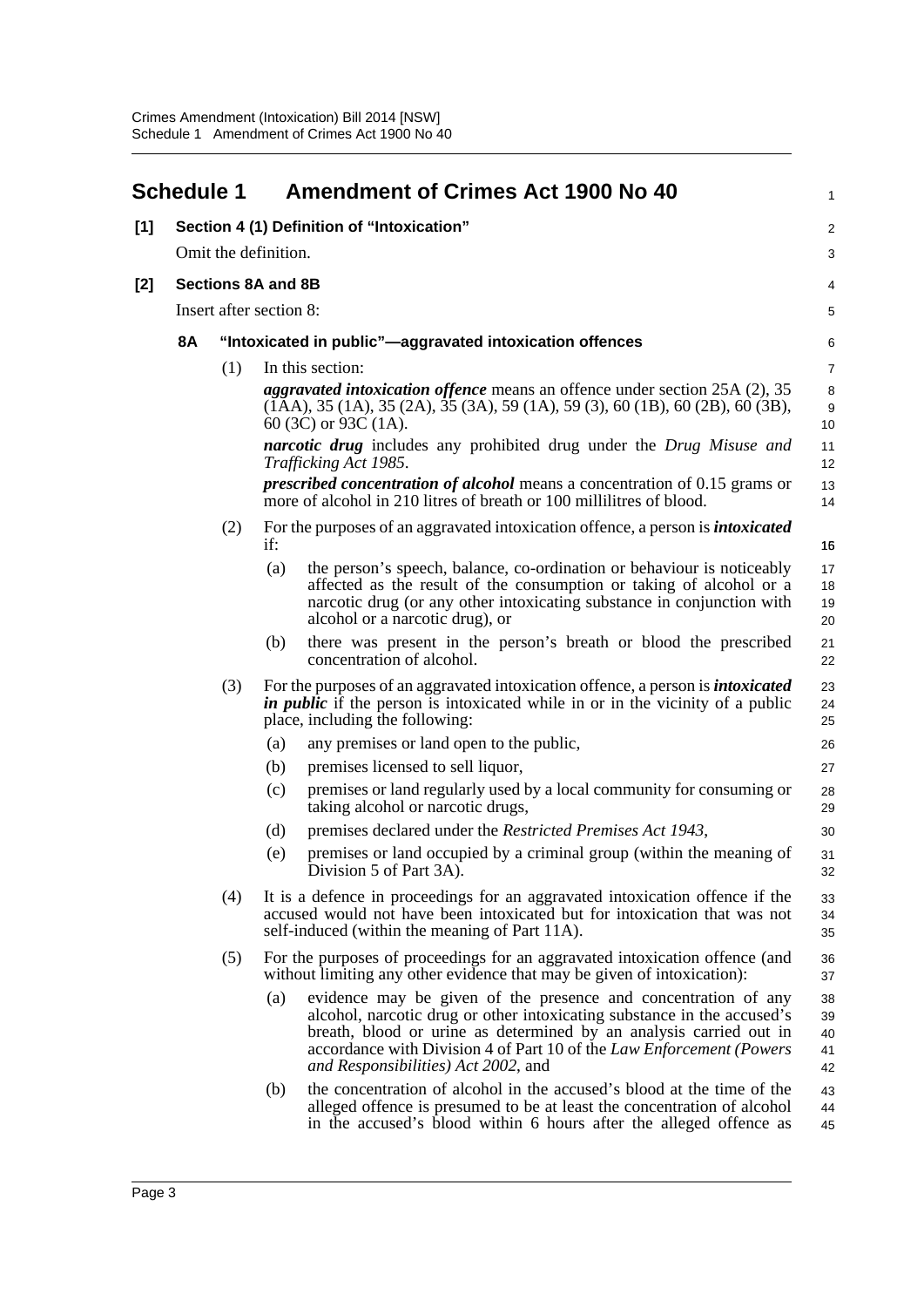determined by such an analysis (unless the accused proves the contrary), and

20 21

41

42

45 46

- (c) the concentration of a narcotic drug in the accused's blood or urine at the time of the alleged offence is presumed to be at least the concentration of the drug in the accused's blood or urine within 6 hours after the alleged offence as determined by such an analysis (unless the accused proves the contrary), and
- (d) the accused is presumed to have been intoxicated at the time of the alleged offence if the accused refused or failed to provide a blood sample (other than on medical grounds) in relation to the alleged offence pursuant to a requirement under Division 4 of Part 10 of the *Law Enforcement (Powers and Responsibilities) Act 2002* (unless the accused proves that the accused was not intoxicated at the time of the alleged offence).
- (6) A presumption under subsection (5) (b) or (c) cannot be rebutted unless the accused also proves that the accused did not consume or take alcohol or a narcotic drug within 6 hours after the time of the alleged offence in order to alter the presence or concentration of alcohol or a narcotic drug in the person's blood or urine. 15 16 17 18 19

#### **8B Minimum sentences of imprisonment, and non-parole period, for certain aggravated intoxication offences**

- (1) This section applies to an offence under any section or subsection of this Act for which a sentence of imprisonment is specified at the end of the section or subsection as the minimum penalty for the offence. **Note.** See sections 25A (2), 35 (1AA), 35 (1A), 35 (2A), 35 (3A), 60 (3B) and 60 (3C). 22 23 24 25
- (2) A court, in proceedings on indictment, is required to impose a sentence of imprisonment on a person guilty of any such offence that is not less than the sentence of imprisonment specified as the minimum penalty for the offence.
- (3) Any non-parole period for that sentence of imprisonment is also required to be not less than the minimum sentence for the offence.
- (4) This section does not apply to the sentencing of a person who had a significant cognitive impairment at the time the offence was committed (not being a temporary self-induced impairment). A *cognitive impairment* includes an intellectual disability, a developmental disorder (including an autistic spectrum disorder), a neurological disorder, dementia, a mental illness or a brain injury. 31 32 33 34 35 36
- (5) If this section requires a person to be sentenced to a minimum period of imprisonment, nothing in section 21 (or any other provision) of the *Crimes (Sentencing Procedure) Act 1999* or in any other Act or law authorises a court to impose a lesser or no sentence (or to impose a lesser non-parole period). 37 38 39 40
- (6) Nothing in this section affects the prerogative of mercy.

# **[3] Section 25A Assault causing death**

Omit "with any part of the person's body or with an object held by the person" from section  $25A(1)(a)$ . 43 44

### **[4] Section 25A (2)**

Insert "in public" after "intoxicated".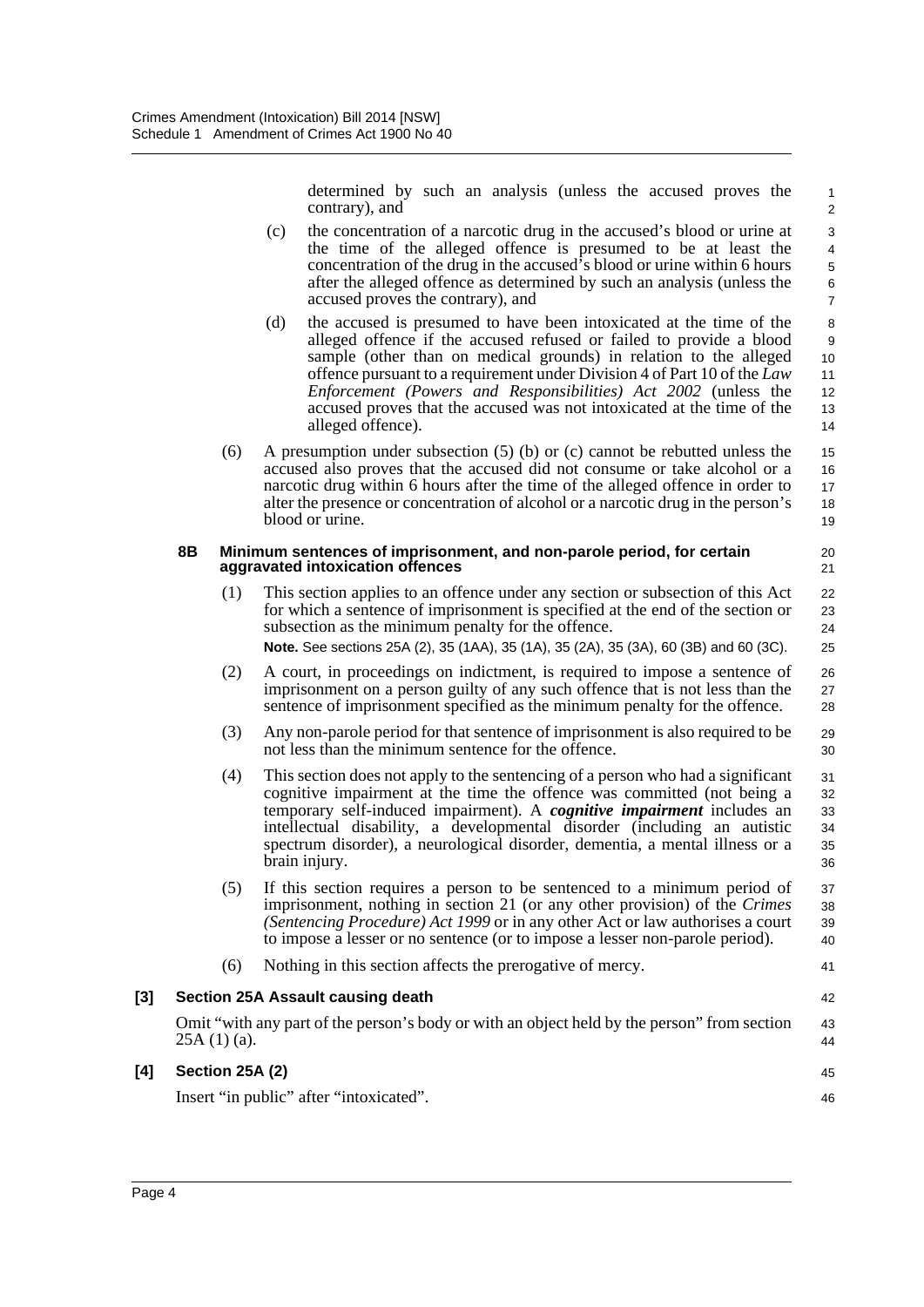| [5]    | Section 25A (2)       |                                                                                                                                                                      | 1                       |
|--------|-----------------------|----------------------------------------------------------------------------------------------------------------------------------------------------------------------|-------------------------|
|        |                       | Insert at the end of the subsection:                                                                                                                                 | $\overline{\mathbf{c}}$ |
|        |                       | Minimum penalty: Imprisonment for 8 years.                                                                                                                           | 3                       |
| [6]    | Section 25A (2A)      |                                                                                                                                                                      | 4                       |
|        |                       | Insert after section 25A (2):                                                                                                                                        | 5                       |
|        | (2A)                  | For the purposes of this section, a person hits another person if the person:                                                                                        | 6                       |
|        |                       | hits the other person with any part of the person's body, or<br>(a)                                                                                                  | $\overline{7}$          |
|        |                       | hits the other person with a thing worn or held by the person, or<br>(b)                                                                                             | 8                       |
|        |                       | forces any part of the other person's body to hit the ground, a structure<br>(c)<br>or other thing.                                                                  | 9<br>10                 |
| $[7]$  | Section 25A (3)       |                                                                                                                                                                      | 11                      |
|        |                       | Omit "or an object". Insert instead "or other thing".                                                                                                                | 12                      |
| [8]    |                       | Section 25A (5), (6) and (10)                                                                                                                                        | 13                      |
|        | Omit the subsections. |                                                                                                                                                                      | 14                      |
| [9]    | <b>Section 25A</b>    |                                                                                                                                                                      | 15                      |
|        |                       | Insert at the end of the section:                                                                                                                                    | 16                      |
|        |                       | Note. See section 8A for provisions relating to establishing intoxication in public for the<br>purposes of the aggravated intoxication offence under subsection (2). | 17<br>18                |
| [10]   | sentence              | Section 25B Assault causing death when intoxicated-mandatory minimum                                                                                                 | 19<br>20                |
|        | Omit the section.     |                                                                                                                                                                      | 21                      |
| $[11]$ |                       | Section 35 Reckless grievous bodily harm or wounding                                                                                                                 | 22                      |
|        |                       | Insert before section $35(1)$ :                                                                                                                                      | 23                      |
|        | (1AA)                 | Reckless grievous bodily harm-when intoxicated in public and in company                                                                                              | 24                      |
|        |                       | A person of or above the age of 18 years who, when intoxicated in public and<br>in the company of another person or persons:                                         | 25<br>26                |
|        |                       | causes grievous bodily harm to any person, and<br>(a)                                                                                                                | 27                      |
|        |                       | is reckless as to causing actual bodily harm to that or any other person,<br>(b)                                                                                     | 28                      |
|        |                       | is guilty of an offence.                                                                                                                                             | 29                      |
|        |                       | Maximum penalty: Imprisonment for 16 years.                                                                                                                          | 30                      |
|        |                       | Minimum penalty: Imprisonment for 5 years.                                                                                                                           | 31                      |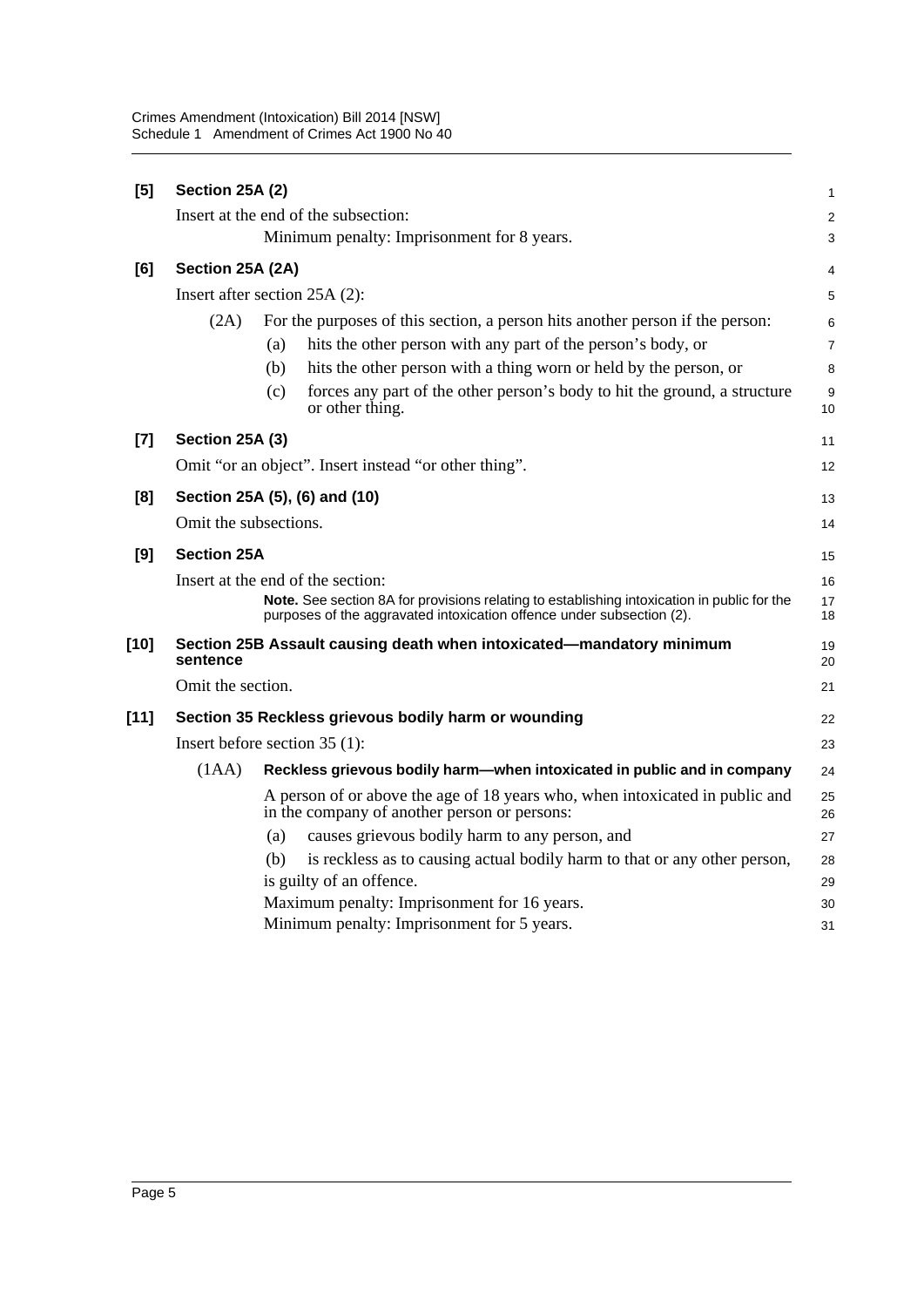| $[12]$ | Section 35 (1A)       |                                                                                                                                                                     | $\mathbf{1}$             |
|--------|-----------------------|---------------------------------------------------------------------------------------------------------------------------------------------------------------------|--------------------------|
|        |                       | Insert after section $35(1)$ :                                                                                                                                      | $\overline{c}$           |
|        | (1A)                  | Reckless grievous bodily harm-when intoxicated in public                                                                                                            | 3                        |
|        |                       | A person of or above the age of 18 years who, when intoxicated in public:                                                                                           | $\overline{\mathcal{L}}$ |
|        |                       | causes grievous bodily harm to any person, and<br>(a)                                                                                                               | 5                        |
|        |                       | is reckless as to causing actual bodily harm to that or any other person,<br>(b)                                                                                    | 6                        |
|        |                       | is guilty of an offence.                                                                                                                                            | $\overline{7}$           |
|        |                       | Maximum penalty: Imprisonment for 12 years.                                                                                                                         | 8                        |
|        |                       | Minimum penalty: Imprisonment for 4 years.                                                                                                                          | 9                        |
| $[13]$ | Section 35 (2A)       |                                                                                                                                                                     | 10                       |
|        |                       | Insert after section $35(2)$ :                                                                                                                                      | 11                       |
|        | (2A)                  | Reckless wounding-when intoxicated in public and in company                                                                                                         | 12                       |
|        |                       | A person of or above the age of 18 years who, when intoxicated in public and<br>in the company of another person or persons:                                        | 13<br>14                 |
|        |                       | wounds any person, and<br>(a)                                                                                                                                       | 15                       |
|        |                       | is reckless as to causing actual bodily harm to that or any other person,<br>(b)                                                                                    | 16                       |
|        |                       | is guilty of an offence.                                                                                                                                            | 17                       |
|        |                       | Maximum penalty: Imprisonment for 12 years.                                                                                                                         | 18                       |
|        |                       | Minimum penalty: Imprisonment for 4 years.                                                                                                                          | 19                       |
| $[14]$ | Section 35 (3A)       |                                                                                                                                                                     | 20                       |
|        |                       | Insert after section $35(3)$ :                                                                                                                                      | 21                       |
|        | (3A)                  | Reckless wounding-when intoxicated in public                                                                                                                        | 22                       |
|        |                       | A person of or above the age of 18 years who, when intoxicated in public:                                                                                           | 23                       |
|        |                       | wounds any person, and<br>(a)                                                                                                                                       | 24                       |
|        |                       | is reckless as to causing actual bodily harm to that or any other person,<br>(b)                                                                                    | 25                       |
|        |                       | is guilty of an offence.                                                                                                                                            | 26                       |
|        |                       | Maximum penalty: Imprisonment for 9 years.                                                                                                                          | 27                       |
|        |                       | Minimum penalty: Imprisonment for 3 years.                                                                                                                          | 28                       |
| $[15]$ | <b>Section 35 (5)</b> |                                                                                                                                                                     | 29                       |
|        |                       | Insert "and no or a lesser minimum penalty" after "that carries a lesser maximum penalty".                                                                          | 30                       |
| $[16]$ | <b>Section 35</b>     |                                                                                                                                                                     | 31                       |
|        |                       | Insert at the end of the section:                                                                                                                                   | 32                       |
|        |                       | Note. See section 8A for provisions relating to establishing intoxication in public for the<br>purposes of the aggravated intoxication offences under this section. | 33<br>34                 |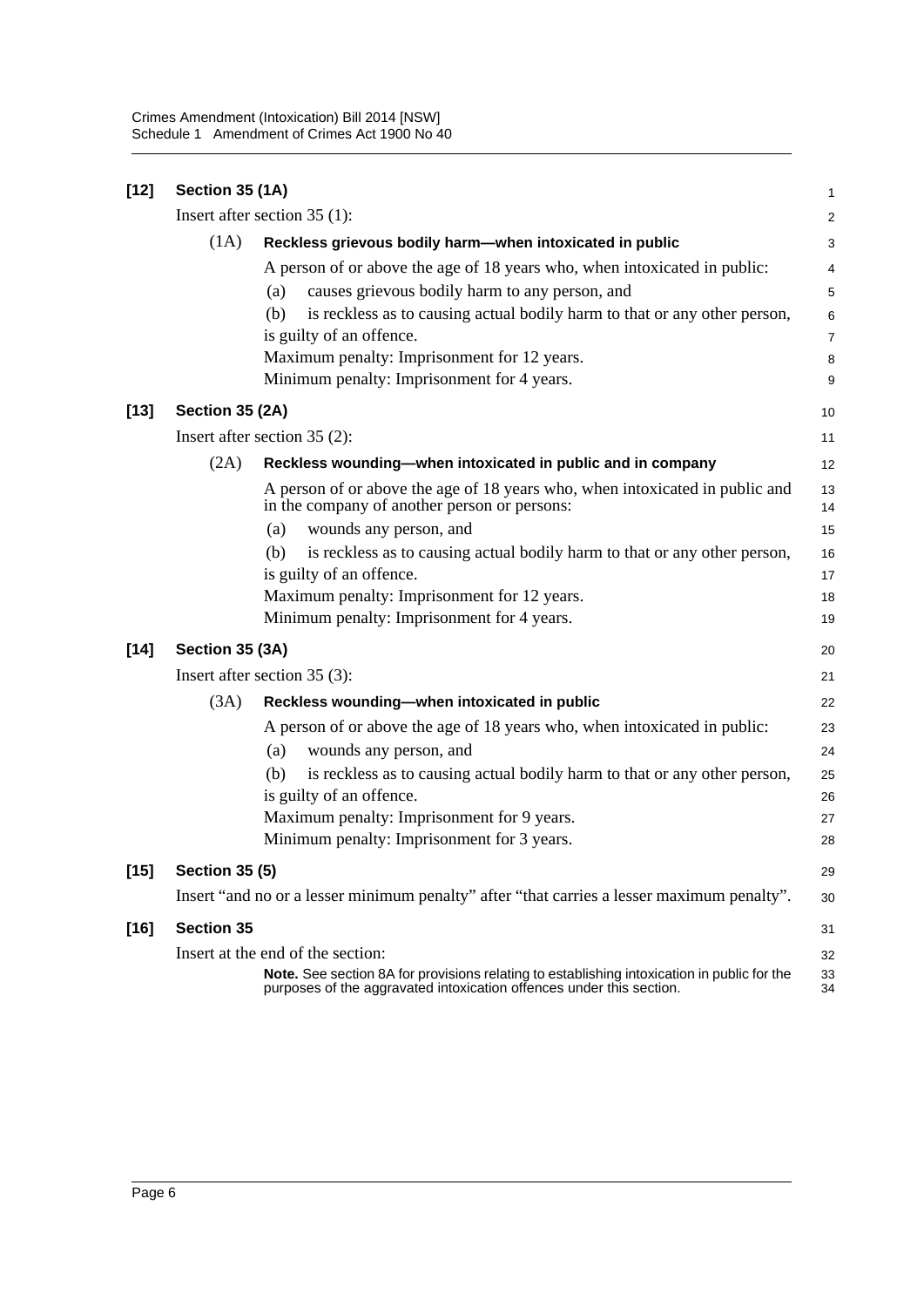| $[17]$ | <b>Section 59</b> |      |                                                                                                                                                                                                                                                                                                                                                                                                                                                                                                                                                                                                                                                               |                                              |  |
|--------|-------------------|------|---------------------------------------------------------------------------------------------------------------------------------------------------------------------------------------------------------------------------------------------------------------------------------------------------------------------------------------------------------------------------------------------------------------------------------------------------------------------------------------------------------------------------------------------------------------------------------------------------------------------------------------------------------------|----------------------------------------------|--|
|        |                   |      | Omit the section. Insert instead:                                                                                                                                                                                                                                                                                                                                                                                                                                                                                                                                                                                                                             | $\overline{\mathbf{c}}$                      |  |
|        | 59                |      | Assault occasioning actual bodily harm                                                                                                                                                                                                                                                                                                                                                                                                                                                                                                                                                                                                                        | 3                                            |  |
|        |                   | (1)  | <b>Assault</b>                                                                                                                                                                                                                                                                                                                                                                                                                                                                                                                                                                                                                                                | 4                                            |  |
|        |                   |      | A person who:                                                                                                                                                                                                                                                                                                                                                                                                                                                                                                                                                                                                                                                 | 5                                            |  |
|        |                   |      | assaults any person, and<br>(a)                                                                                                                                                                                                                                                                                                                                                                                                                                                                                                                                                                                                                               | 6                                            |  |
|        |                   |      | by the assault occasions actual bodily harm to that person,<br>(b)                                                                                                                                                                                                                                                                                                                                                                                                                                                                                                                                                                                            | 7                                            |  |
|        |                   |      | is guilty of an offence.                                                                                                                                                                                                                                                                                                                                                                                                                                                                                                                                                                                                                                      | 8                                            |  |
|        |                   |      | Maximum penalty: Imprisonment for 5 years.                                                                                                                                                                                                                                                                                                                                                                                                                                                                                                                                                                                                                    | 9                                            |  |
|        |                   | (1A) | Assault-when intoxicated in public                                                                                                                                                                                                                                                                                                                                                                                                                                                                                                                                                                                                                            | 10                                           |  |
|        |                   |      | A person of or above the age of 18 years who, when intoxicated in public:                                                                                                                                                                                                                                                                                                                                                                                                                                                                                                                                                                                     | 11                                           |  |
|        |                   |      | assaults any person, and<br>(a)                                                                                                                                                                                                                                                                                                                                                                                                                                                                                                                                                                                                                               | 12                                           |  |
|        |                   |      | by the assault occasions actual bodily harm to that person,<br>(b)                                                                                                                                                                                                                                                                                                                                                                                                                                                                                                                                                                                            | 13                                           |  |
|        |                   |      | is guilty of an offence.                                                                                                                                                                                                                                                                                                                                                                                                                                                                                                                                                                                                                                      | 14                                           |  |
|        |                   |      | Maximum penalty: Imprisonment for 7 years.                                                                                                                                                                                                                                                                                                                                                                                                                                                                                                                                                                                                                    | 15                                           |  |
|        |                   | (2)  | Assault-when in company                                                                                                                                                                                                                                                                                                                                                                                                                                                                                                                                                                                                                                       | 16                                           |  |
|        |                   |      | A person who, in the company of another person or persons:                                                                                                                                                                                                                                                                                                                                                                                                                                                                                                                                                                                                    | 17                                           |  |
|        |                   |      | assaults any person, and<br>(a)                                                                                                                                                                                                                                                                                                                                                                                                                                                                                                                                                                                                                               | 18                                           |  |
|        |                   |      | (b)<br>by the assault occasions actual bodily harm to that person,                                                                                                                                                                                                                                                                                                                                                                                                                                                                                                                                                                                            | 19                                           |  |
|        |                   |      | is guilty of an offence.                                                                                                                                                                                                                                                                                                                                                                                                                                                                                                                                                                                                                                      | 20                                           |  |
|        |                   |      | Maximum penalty: Imprisonment for 7 years.                                                                                                                                                                                                                                                                                                                                                                                                                                                                                                                                                                                                                    | 21                                           |  |
|        |                   | (3)  | Assault-when intoxicated in public and in company                                                                                                                                                                                                                                                                                                                                                                                                                                                                                                                                                                                                             | 22                                           |  |
|        |                   |      | A person of or above the age of 18 years who, when intoxicated in public and<br>in the company of another person or persons:                                                                                                                                                                                                                                                                                                                                                                                                                                                                                                                                  | 23<br>24                                     |  |
|        |                   |      | assaults any person, and<br>(a)                                                                                                                                                                                                                                                                                                                                                                                                                                                                                                                                                                                                                               | 25                                           |  |
|        |                   |      | by the assault occasions actual bodily harm to that person,<br>(b)                                                                                                                                                                                                                                                                                                                                                                                                                                                                                                                                                                                            | 26                                           |  |
|        |                   |      | is guilty of an offence.                                                                                                                                                                                                                                                                                                                                                                                                                                                                                                                                                                                                                                      | 27                                           |  |
|        |                   |      | Maximum penalty: Imprisonment for 9 years.                                                                                                                                                                                                                                                                                                                                                                                                                                                                                                                                                                                                                    | 28                                           |  |
|        |                   | (4)  | <b>Alternative verdict</b>                                                                                                                                                                                                                                                                                                                                                                                                                                                                                                                                                                                                                                    | 29                                           |  |
|        |                   |      | If on the trial of a person charged with an offence under any subsection of this<br>section the jury is not satisfied that the offence is proven but is satisfied that<br>the person has committed an offence under any other subsection of this section<br>(that carries a lesser maximum penalty), the jury may acquit the person of the<br>offence charged and find the person guilty of an offence under that other<br>subsection. The person is liable to punishment accordingly.<br>Note. See section 8A for provisions relating to establishing intoxication in public for the<br>purposes of the aggravated intoxication offences under this section. | 30<br>31<br>32<br>33<br>34<br>35<br>36<br>37 |  |
| $[18]$ |                   |      | Section 60 Assault and other actions against police officers                                                                                                                                                                                                                                                                                                                                                                                                                                                                                                                                                                                                  | 38                                           |  |
|        |                   |      | Omit "is liable to imprisonment for 5 years." from section 60 (1). Insert instead:                                                                                                                                                                                                                                                                                                                                                                                                                                                                                                                                                                            | 39                                           |  |
|        |                   |      | is guilty of an offence.                                                                                                                                                                                                                                                                                                                                                                                                                                                                                                                                                                                                                                      | 40                                           |  |
|        |                   |      | Maximum penalty: Imprisonment for 5 years.                                                                                                                                                                                                                                                                                                                                                                                                                                                                                                                                                                                                                    | 41                                           |  |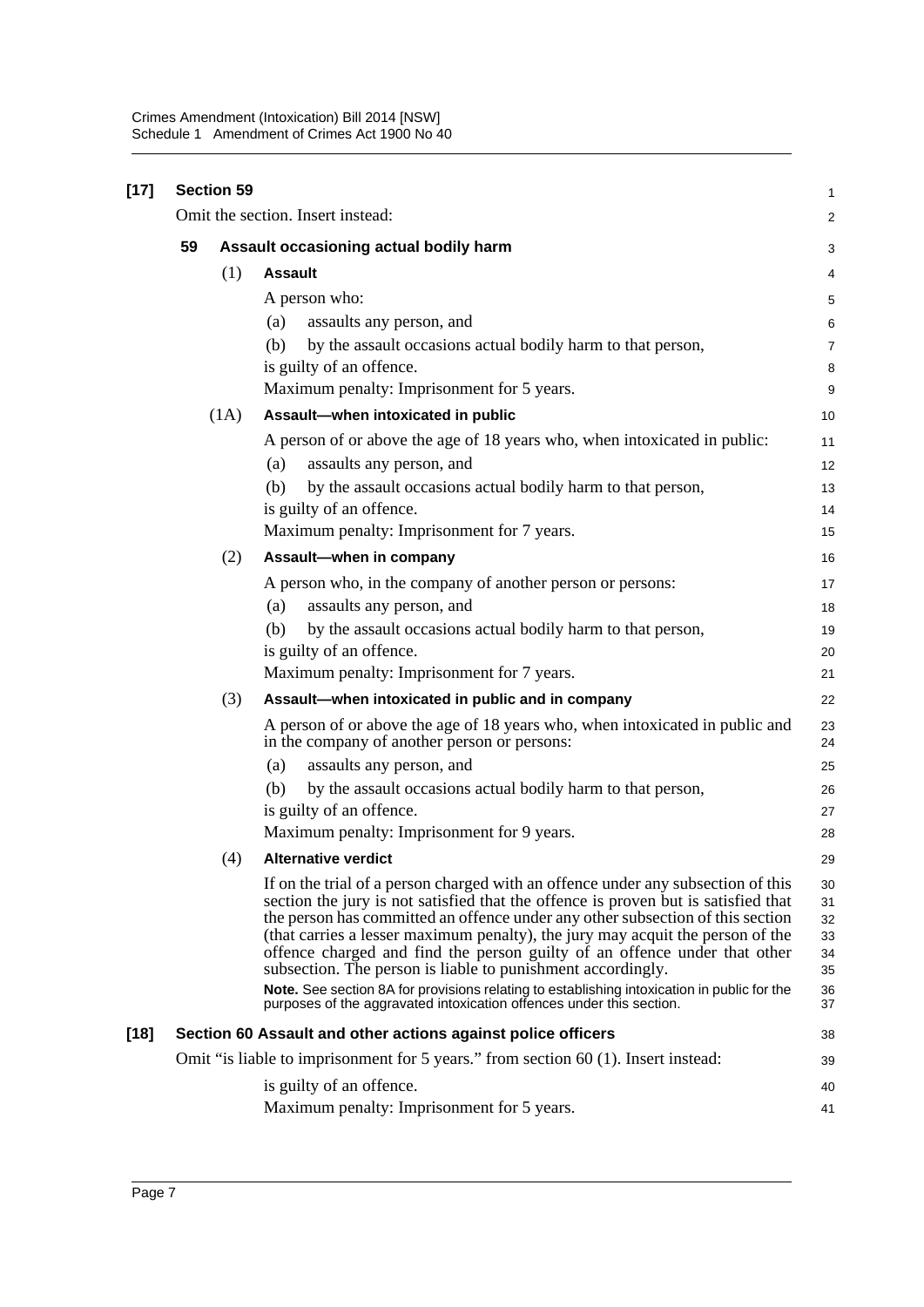Crimes Amendment (Intoxication) Bill 2014 [NSW] Schedule 1 Amendment of Crimes Act 1900 No 40

| $[19]$ |                          | Section 60 (1A) and (2)                                                                                                                                                                                                                                                                                | $\mathbf{1}$                   |  |  |
|--------|--------------------------|--------------------------------------------------------------------------------------------------------------------------------------------------------------------------------------------------------------------------------------------------------------------------------------------------------|--------------------------------|--|--|
|        |                          | Omit "is liable to imprisonment for 7 years." wherever occurring. Insert instead:                                                                                                                                                                                                                      | $\overline{\mathbf{c}}$        |  |  |
|        |                          | is guilty of an offence.                                                                                                                                                                                                                                                                               | 3                              |  |  |
|        |                          | Maximum penalty: Imprisonment for 7 years.                                                                                                                                                                                                                                                             | $\overline{4}$                 |  |  |
| $[20]$ | Section 60 (1B)          |                                                                                                                                                                                                                                                                                                        | 5                              |  |  |
|        |                          | Insert after section 60 $(1A)$ :                                                                                                                                                                                                                                                                       | 6                              |  |  |
|        | (1B)                     | A person of or above the age of 18 years who, when intoxicated in public,<br>assaults, throws a missile at, stalks, harasses or intimidates a police officer<br>while in the execution of the officer's duty, although no actual bodily harm is<br>occasioned to the officer, is guilty of an offence. | $\overline{7}$<br>8<br>9<br>10 |  |  |
|        |                          | Maximum penalty: Imprisonment for 7 years.                                                                                                                                                                                                                                                             | 11                             |  |  |
| $[21]$ | Section 60 (2A)          |                                                                                                                                                                                                                                                                                                        | 12                             |  |  |
|        |                          | Omit "is liable to imprisonment for 9 years.". Insert instead:                                                                                                                                                                                                                                         | 13                             |  |  |
|        |                          | is guilty of an offence.<br>Maximum penalty: Imprisonment for 9 years.                                                                                                                                                                                                                                 | 14<br>15                       |  |  |
| $[22]$ | Section 60 (2B)          |                                                                                                                                                                                                                                                                                                        | 16                             |  |  |
|        |                          | Insert after section 60 $(2A)$ :                                                                                                                                                                                                                                                                       | 17                             |  |  |
|        | (2B)                     | A person of or above the age of 18 years who, when intoxicated in public,<br>assaults a police officer while in the execution of the officer's duty, and by the<br>assault occasions actual bodily harm, is guilty of an offence.                                                                      | 18<br>19<br>20                 |  |  |
|        |                          | Maximum penalty: Imprisonment for 9 years.                                                                                                                                                                                                                                                             | 21                             |  |  |
| $[23]$ | Section 60 (3)           |                                                                                                                                                                                                                                                                                                        | 22                             |  |  |
|        |                          | Omit "is liable to imprisonment for 12 years.". Insert instead:                                                                                                                                                                                                                                        | 23                             |  |  |
|        |                          | is guilty of an offence.<br>Maximum penalty: Imprisonment for 12 years.                                                                                                                                                                                                                                | 24<br>25                       |  |  |
| $[24]$ | Section 60 (3A)          |                                                                                                                                                                                                                                                                                                        | 26                             |  |  |
|        |                          | Omit "is liable to imprisonment for 14 years.". Insert instead:                                                                                                                                                                                                                                        | 27                             |  |  |
|        |                          | is guilty of an offence.                                                                                                                                                                                                                                                                               | 28                             |  |  |
|        |                          | Maximum penalty: Imprisonment for 14 years.                                                                                                                                                                                                                                                            | 29                             |  |  |
| $[25]$ | Section 60 (3B) and (3C) |                                                                                                                                                                                                                                                                                                        |                                |  |  |
|        |                          | Insert after section $60(3A)$ :                                                                                                                                                                                                                                                                        | 31                             |  |  |
|        | (3B)                     | A person of or above the age of 18 years who by any means, when intoxicated<br>in public:                                                                                                                                                                                                              | 32<br>33                       |  |  |
|        |                          | (a)<br>wounds or causes grievous bodily harm to a police officer while in the<br>execution of the officer's duty, and                                                                                                                                                                                  | 34<br>35                       |  |  |
|        |                          | is reckless as to causing actual bodily harm to that officer or any other<br>(b)<br>person,                                                                                                                                                                                                            | 36<br>37                       |  |  |
|        |                          | is guilty of an offence.                                                                                                                                                                                                                                                                               | 38                             |  |  |
|        |                          | Maximum penalty: Imprisonment for 14 years.                                                                                                                                                                                                                                                            | 39                             |  |  |
|        |                          | Minimum penalty: Imprisonment for 5 years.                                                                                                                                                                                                                                                             | 40                             |  |  |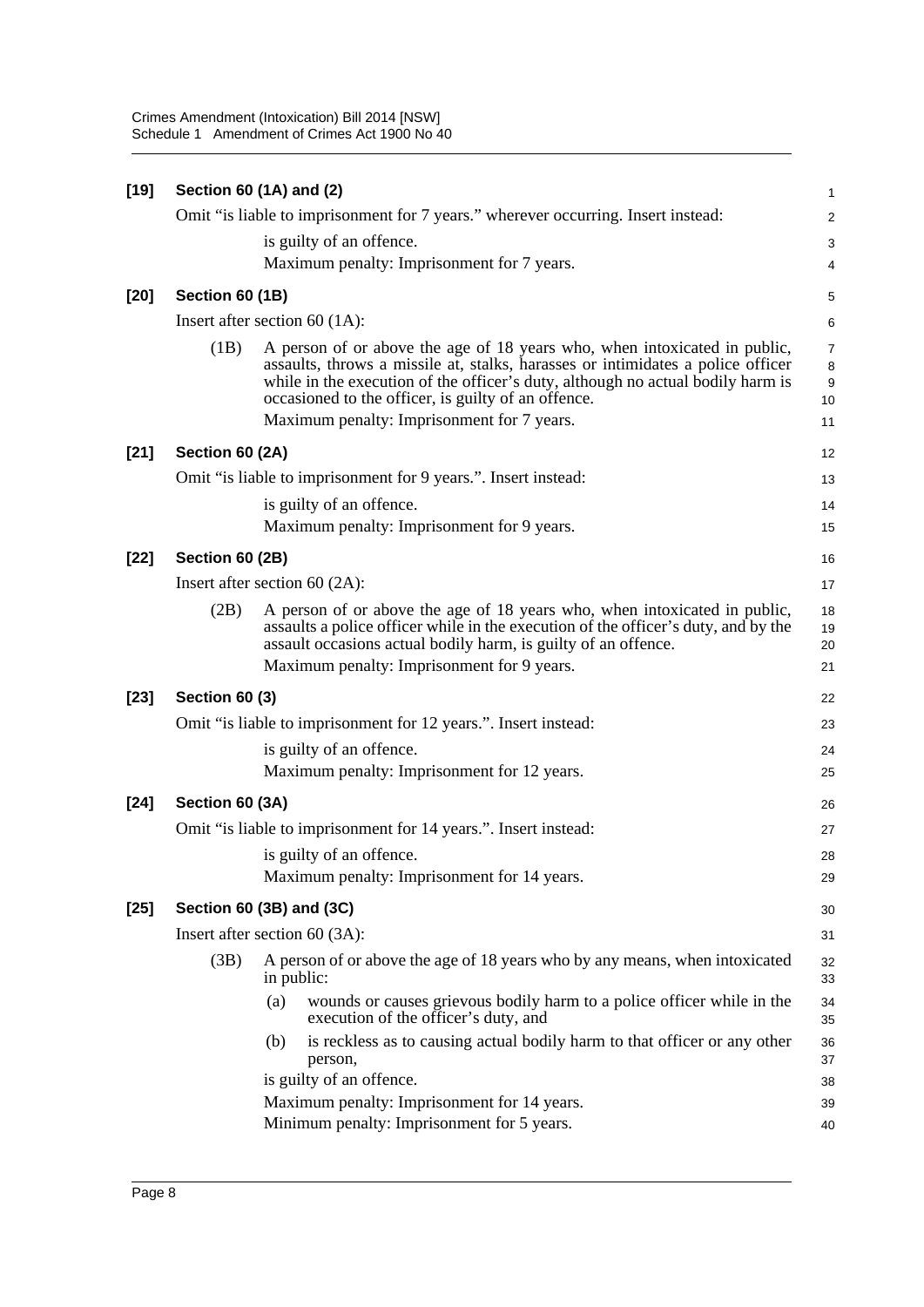|        | (3C)                      | A person of or above the age of 18 years who by any means, during a public<br>disorder and when intoxicated in public:                                                                                                                                                                                                                                                                                 | 1<br>$\overline{\mathbf{c}}$ |
|--------|---------------------------|--------------------------------------------------------------------------------------------------------------------------------------------------------------------------------------------------------------------------------------------------------------------------------------------------------------------------------------------------------------------------------------------------------|------------------------------|
|        |                           | wounds or causes grievous bodily harm to a police officer while in the<br>(a)<br>execution of the officer's duty, and                                                                                                                                                                                                                                                                                  | 3<br>4                       |
|        |                           | (b)<br>is reckless as to causing actual bodily harm to that officer or any other<br>person,                                                                                                                                                                                                                                                                                                            | 5<br>6                       |
|        |                           | is guilty of an offence.                                                                                                                                                                                                                                                                                                                                                                               | 7                            |
|        |                           | Maximum penalty: Imprisonment for 16 years.                                                                                                                                                                                                                                                                                                                                                            | 8                            |
|        |                           | Minimum penalty: Imprisonment for 5 years.                                                                                                                                                                                                                                                                                                                                                             | 9                            |
| [26]   | <b>Section 60</b>         |                                                                                                                                                                                                                                                                                                                                                                                                        | 10                           |
|        |                           | Insert at the end of the section:                                                                                                                                                                                                                                                                                                                                                                      | 11                           |
|        |                           | Note. See section 8A for provisions relating to establishing intoxication in public for the<br>purposes of the aggravated intoxication offences under this section.                                                                                                                                                                                                                                    | 12<br>13                     |
| [27]   | <b>Section 93C Affray</b> |                                                                                                                                                                                                                                                                                                                                                                                                        | 14                           |
|        |                           | Omit section 93C (1). Insert instead:                                                                                                                                                                                                                                                                                                                                                                  | 15                           |
|        | (1)                       | A person:                                                                                                                                                                                                                                                                                                                                                                                              | 16                           |
|        |                           | who uses or threatens unlawful violence towards another, and<br>(a)                                                                                                                                                                                                                                                                                                                                    | 17                           |
|        |                           | whose conduct is such as would cause a person of reasonable firmness<br>(b)<br>present at the scene to fear for his or her personal safety,                                                                                                                                                                                                                                                            | 18<br>19                     |
|        |                           | is guilty of an offence.                                                                                                                                                                                                                                                                                                                                                                               | 20                           |
|        |                           | Maximum penalty: Imprisonment for 10 years.                                                                                                                                                                                                                                                                                                                                                            | 21                           |
|        | (1A)                      | A person of or above the age of 18 years:                                                                                                                                                                                                                                                                                                                                                              | 22                           |
|        |                           | who, when intoxicated in public, uses or threatens unlawful violence<br>(a)<br>towards another, and                                                                                                                                                                                                                                                                                                    | 23<br>24                     |
|        |                           | whose conduct is such as would cause a person of reasonable firmness<br>(b)<br>present at the scene to fear for his or her personal safety,                                                                                                                                                                                                                                                            | 25<br>26                     |
|        |                           | is guilty of an offence.                                                                                                                                                                                                                                                                                                                                                                               | 27                           |
|        |                           | Maximum penalty: Imprisonment for 12 years.                                                                                                                                                                                                                                                                                                                                                            | 28                           |
|        | (1B)                      | An offence under subsection $(1)$ or $(1A)$ is an offence of affray.                                                                                                                                                                                                                                                                                                                                   | 29                           |
| $[28]$ | Section 93C (2)           |                                                                                                                                                                                                                                                                                                                                                                                                        | 30                           |
|        |                           | Insert "or $(1A)$ " after "subsection $(1)$ ".                                                                                                                                                                                                                                                                                                                                                         | 31                           |
| $[29]$ | <b>Section 93C (5)</b>    |                                                                                                                                                                                                                                                                                                                                                                                                        | 32                           |
|        |                           | Insert "under subsection (1)" after "Affray".                                                                                                                                                                                                                                                                                                                                                          | 33                           |
| [30]   | <b>Section 93C (6)</b>    |                                                                                                                                                                                                                                                                                                                                                                                                        | 34                           |
|        |                           | Insert after section 93C $(5)$ :                                                                                                                                                                                                                                                                                                                                                                       | 35                           |
|        | (6)                       | If on the trial of a person for an offence under subsection $(1A)$ the jury is not<br>satisfied that the offence is proven but is satisfied that the person has<br>committed an offence under subsection (1), the jury may acquit the person of<br>the offence under subsection (1A) and find the person guilty of an offence<br>under subsection (1). The person is liable to punishment accordingly. | 36<br>37<br>38<br>39<br>40   |
| [31]   | <b>Section 93C</b>        |                                                                                                                                                                                                                                                                                                                                                                                                        | 41                           |
|        |                           | Insert at the end of the section:                                                                                                                                                                                                                                                                                                                                                                      | 42                           |
|        |                           |                                                                                                                                                                                                                                                                                                                                                                                                        |                              |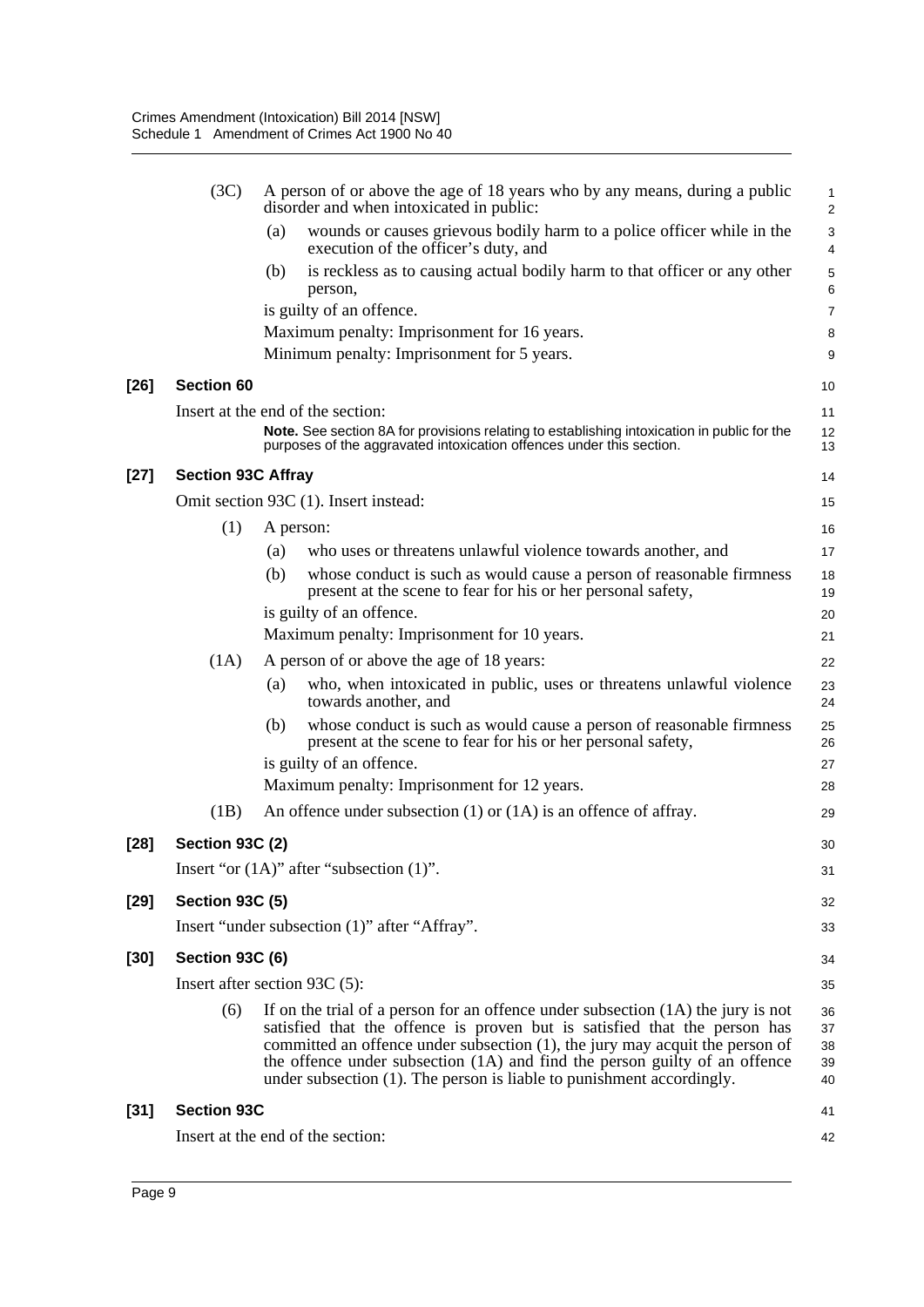|      |    |     | <b>Note.</b> See section 8A for provisions relating to establishing intoxication in public for the<br>purposes of the aggravated intoxication offence under subsection (1A).                                                                                                     | $\frac{1}{2}$                         |
|------|----|-----|----------------------------------------------------------------------------------------------------------------------------------------------------------------------------------------------------------------------------------------------------------------------------------|---------------------------------------|
| [32] |    |     | <b>Schedule 11 Savings and transitional provisions</b>                                                                                                                                                                                                                           | 3                                     |
|      |    |     | Omit Part 33. Insert instead:                                                                                                                                                                                                                                                    | 4                                     |
|      |    |     | Part 33 Crimes and Other Legislation Amendment (Assault<br>and Intoxication) Act 2014 and Crimes Amendment<br>(Intoxication) Act 2014                                                                                                                                            | 5<br>$\overline{6}$<br>$\overline{7}$ |
|      | 75 |     | Review of operation of amendments made by amending Acts                                                                                                                                                                                                                          | 8                                     |
|      |    | (1) | For the purposes of this clause, the relevant Ministers are the Attorney<br>General and the Minister for Police and Emergency Services.                                                                                                                                          | 9<br>10                               |
|      |    | (2) | The relevant Ministers are to review the operation of the amendments made by<br>the Crimes and Other Legislation Amendment (Assault and Intoxication) Act<br>2014 and the Crimes Amendment (Intoxication) Act 2014. The Ministers may<br>engage persons to assist in the review. | 11<br>12<br>13<br>14                  |
|      |    | (3) | The review is to be undertaken as soon as practicable and before 1 February<br>2017.                                                                                                                                                                                             | 15<br>16                              |
|      |    | (4) | The relevant Ministers are to report to the Premier on the outcome of the<br>review as soon as practicable after the review is completed.                                                                                                                                        | 17<br>18                              |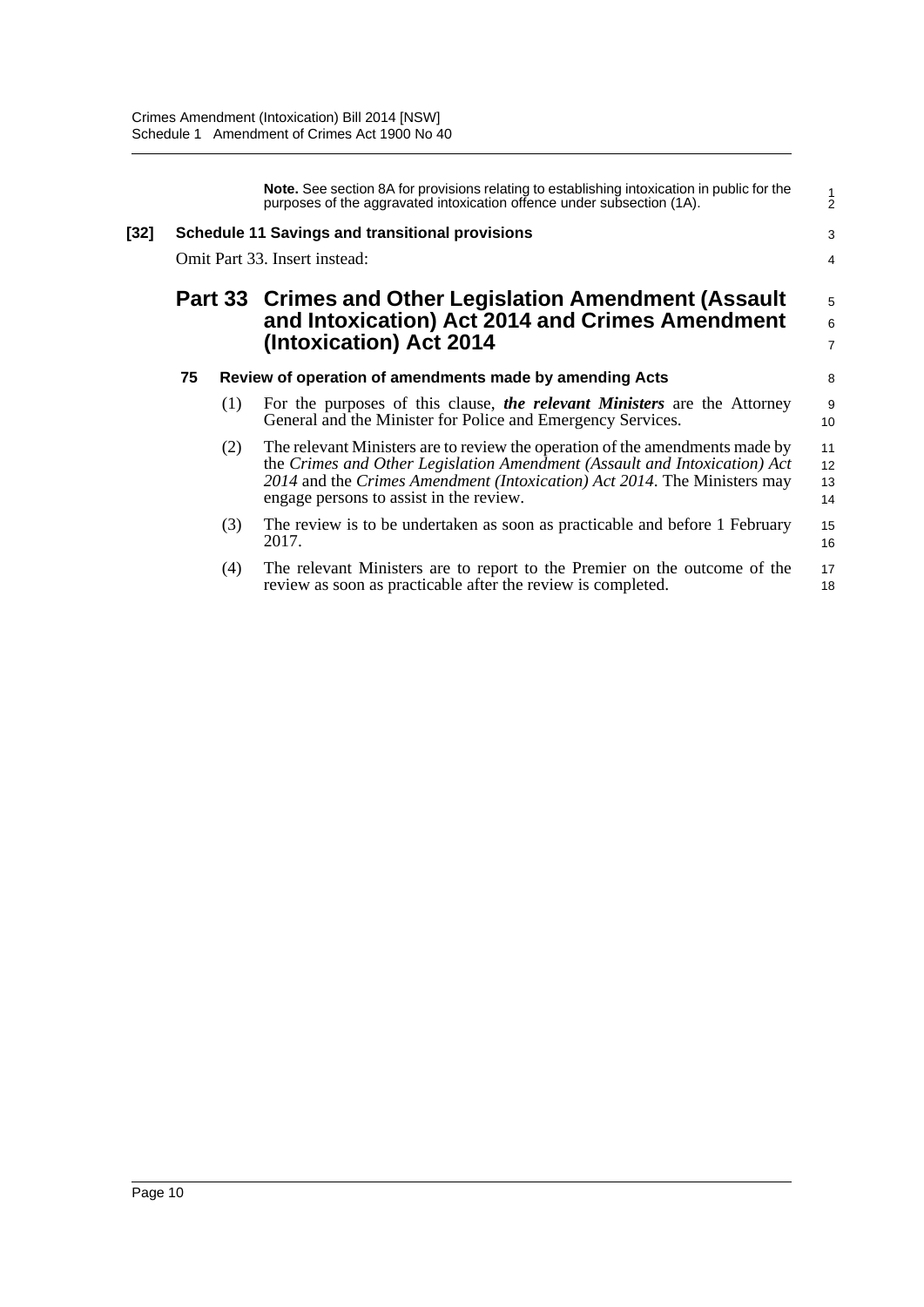<span id="page-14-0"></span>

|       | <b>Schedule 2</b> |                         | <b>Amendment of Law Enforcement (Powers and</b><br><b>Responsibilities) Act 2002 No 103</b>                                                                                                                                                    | 1<br>$\overline{a}$ |
|-------|-------------------|-------------------------|------------------------------------------------------------------------------------------------------------------------------------------------------------------------------------------------------------------------------------------------|---------------------|
| $[1]$ |                   | <b>Section 138D</b>     |                                                                                                                                                                                                                                                | 3                   |
|       |                   |                         | Omit the section. Insert instead:                                                                                                                                                                                                              | 4                   |
|       | 138D              |                         | Persons to whom Division applies and purpose of exercise of powers                                                                                                                                                                             | 5                   |
|       |                   | (1)                     | This Division applies to a person who has been arrested by a police officer for<br>an alleged aggravated intoxication offence under the Crimes Act 1900.                                                                                       | 6<br>$\overline{7}$ |
|       |                   | (2)                     | A police officer may exercise the powers conferred by this Division to confirm<br>or disprove that the person was intoxicated.                                                                                                                 | 8<br>9              |
| [2]   |                   | <b>Section 138E</b>     |                                                                                                                                                                                                                                                | 10                  |
|       |                   |                         | Omit the section. Insert instead:                                                                                                                                                                                                              | 11                  |
|       | 138E              |                         | <b>Definitions</b>                                                                                                                                                                                                                             | 12                  |
|       |                   |                         | In this Division:                                                                                                                                                                                                                              | 13                  |
|       |                   |                         | <i>aggravated intoxication offence</i> means an offence against section 25A (2), 35<br>$(1AA)$ , 35 $(1A)$ , 35 $(2A)$ , 35 $(3A)$ , 59 $(1A)$ , 59 $(3)$ , 60 $(1B)$ , 60 $(2B)$ , 60 $(3B)$ ,<br>60 (3C) or 93C (1A) of the Crimes Act 1900. | 14<br>15<br>16      |
|       |                   |                         | <b>breath test, breath analysis</b> and other words and expressions used in this<br>Division and in Schedule 3 to the Road Transport Act 2013 have the same<br>meanings as they have in that Schedule.                                         | 17<br>18<br>19      |
|       |                   |                         | <i>narcotic drug</i> includes any prohibited drug under the Drug Misuse and<br>Trafficking Act 1985.                                                                                                                                           | 20<br>21            |
| $[3]$ |                   |                         | Section 138F Breath testing and breath analysis for presence of alcohol                                                                                                                                                                        | 22                  |
|       |                   |                         | Omit "within 2 hours after the commission of the alleged offence" from section 138F (3).                                                                                                                                                       | 23                  |
|       |                   |                         | Insert instead "as soon as possible and within 2 hours after the police officer has reason to<br>believe that the alleged offence was committed".                                                                                              | 24<br>25            |
| [4]   |                   |                         | Sections 138F (5) and 138G (6)                                                                                                                                                                                                                 | 26                  |
|       |                   |                         | Omit "an offence under section 25A (2) of the Crimes Act 1900" wherever occurring.                                                                                                                                                             | 27                  |
|       |                   |                         | Insert instead "an aggravated intoxication offence".                                                                                                                                                                                           | 28                  |
| $[5]$ |                   |                         | Section 138G Blood and urine samples for analysis for presence of alcohol or drugs                                                                                                                                                             | 29                  |
|       |                   |                         | Insert "or failed" after "refused" in section 138G (2).                                                                                                                                                                                        | 30                  |
| [6]   |                   | <b>Section 138G (3)</b> |                                                                                                                                                                                                                                                | 31                  |
|       |                   |                         | Omit "within 4 hours after the commission of the alleged offence".                                                                                                                                                                             | 32                  |
|       |                   |                         | Insert instead "as soon as possible and within 12 hours after the police officer has reason to<br>believe that the alleged offence was committed".                                                                                             | 33<br>34            |
| $[7]$ |                   | <b>Section 138G (6)</b> |                                                                                                                                                                                                                                                | 35                  |
|       |                   |                         | Omit "alcohol, drug or other substance". Insert instead "alcohol or narcotic drug".                                                                                                                                                            | 36                  |
| [8]   |                   |                         | Section 138H Offences relating to testing                                                                                                                                                                                                      | 37                  |
|       |                   |                         | Insert "or fails" after "refuses" in section 138H (1).                                                                                                                                                                                         | 38                  |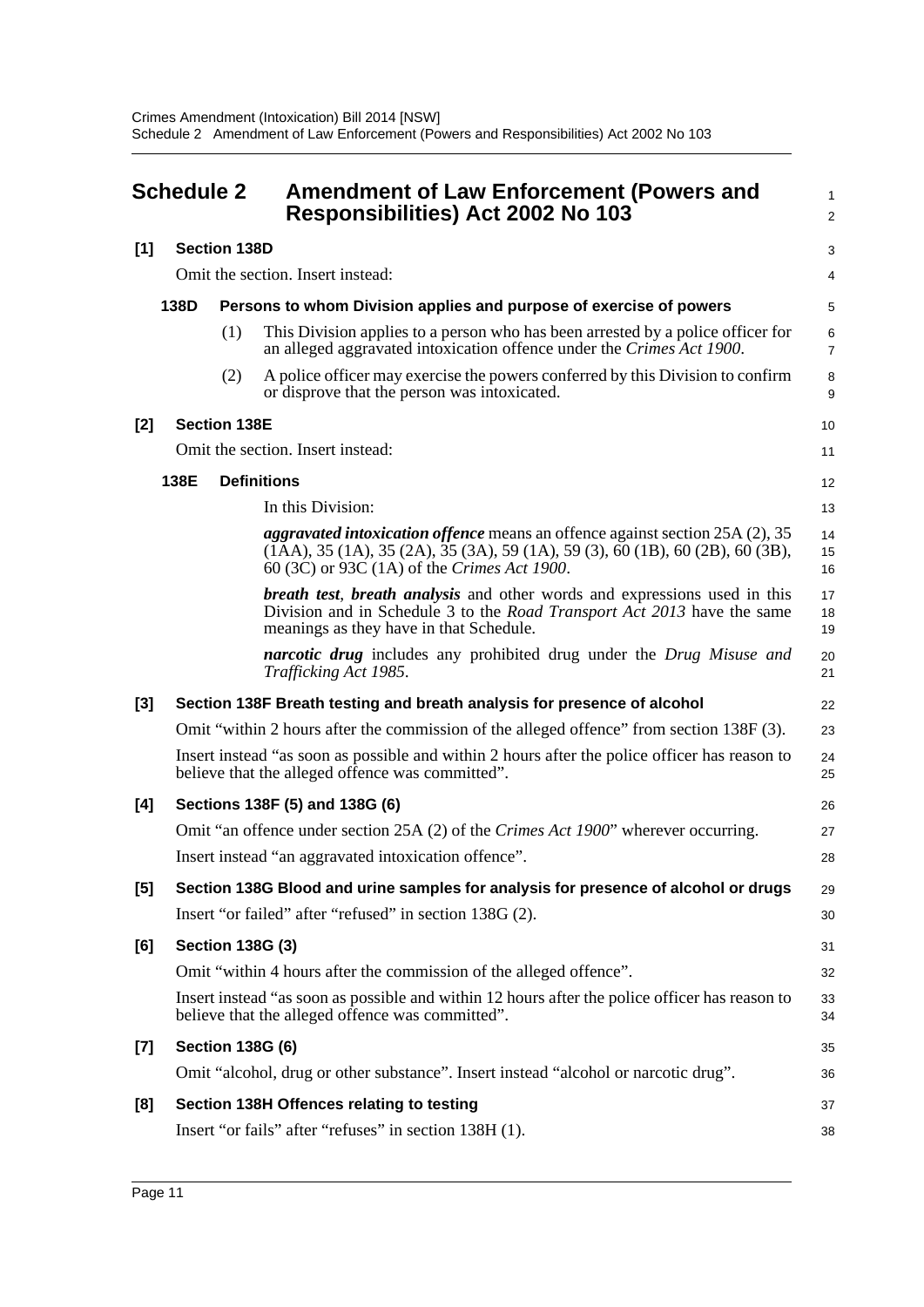### **[9] Section 138H (2A) and (2B)**

Insert after section 138H (2):

1

| (2A) | A person is guilty of an offence if the person consumes or takes alcohol or a   | 3              |
|------|---------------------------------------------------------------------------------|----------------|
|      | narcotic drug within 12 hours after assaulting a person in order to alter the   | $\overline{4}$ |
|      | presence or concentration of alcohol or a narcotic drug in the person's breath, | -5             |
|      | blood or urine and thereby avoid prosecution for an aggravated intoxication     | -6             |
|      | offence.                                                                        | $\overline{7}$ |
|      | Maximum penalty: 50 penalty units or imprisonment for 2 years, or both.         | 8              |

(2B) A person cannot be found guilty of both an offence under subsection (2A) and an aggravated intoxication offence to which the assault under that subsection relates. 9 10 11